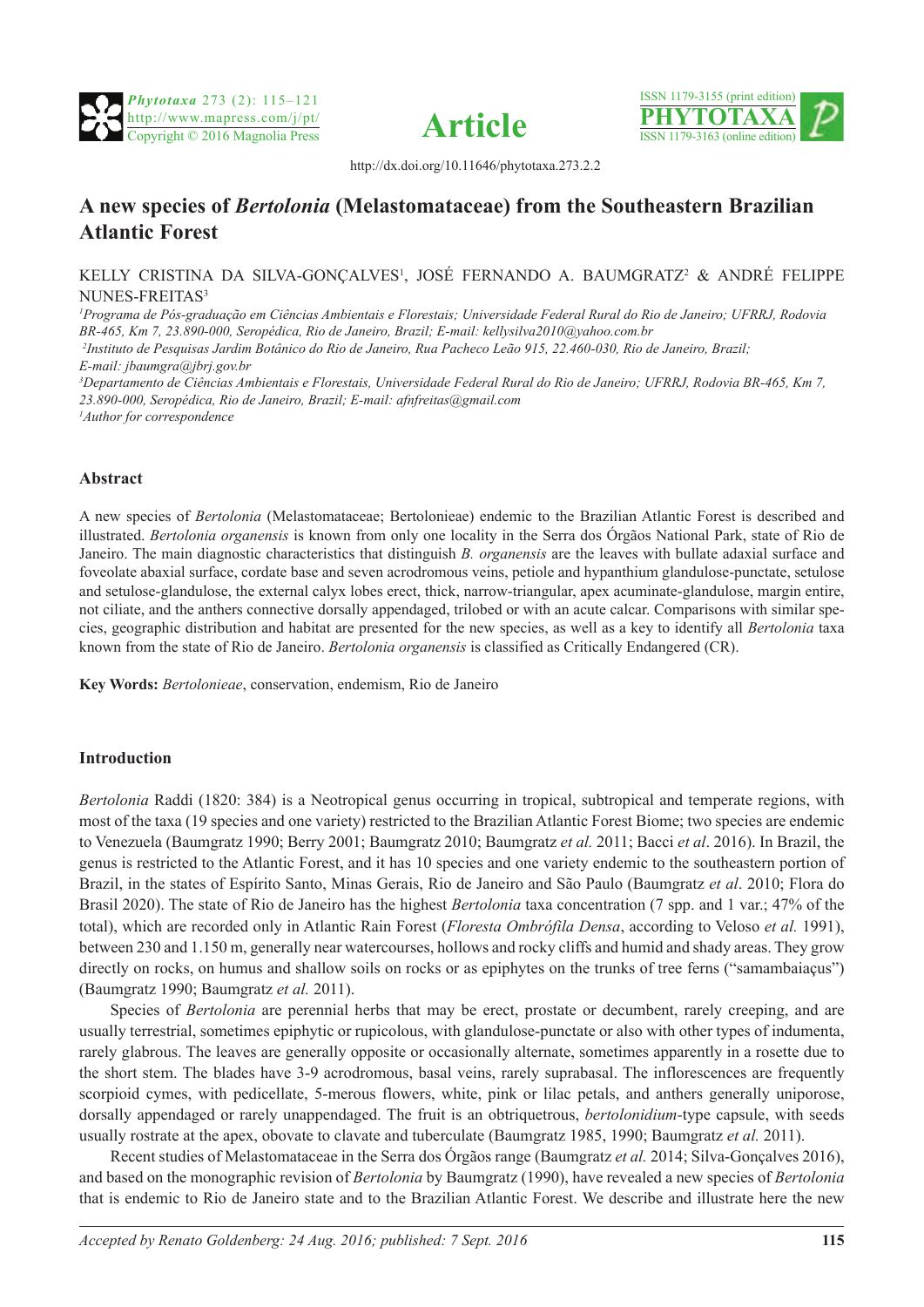species, and provide comments on its diagnostic characteristics, taxonomic affinities, geographic distribution and conservation status. We also provide an identification key to the species and varieties of *Bertolonia* in Rio de Janeiro. The results presented are also based on the analysis of several collections of *Bertolonia*, along with digital images of types available from BR, CEPEC, G, K, NY, P, R, RB, RBR and US (acronyms, according to Thiers 2015). All specimens were analyzed using a Leica MZ75 stereomicroscope (Leica Microsystems, Wetzlar, Germany).

## **Results**

### **Taxonomic Treatment**

*Bertolonia organensis* Baumgratz, Gonçalves-Silva & Nunes-Freitas *sp. nov.* (Figures 1–2)

- *Bertolonia organensis* closely resembles *B. carmoi* Baumgratz (1990: 120), *B. maculata* DC. (1828: 114) and *B. marmorata* (Naudin 1848: 382) Naudin (1851: 318), due to the size, cordate base and variegated adaxial surface of the leaves and the dorsally appendaged connectives. However, the latter are distinguished mainly by the leaves with 3-5 acrodromous veins and the membranaceous, oblong, obovate or ovate calyx lobes, with a rounded, obtuse or truncate apex and ciliate-glandulose margins.
- **Type:**—BRAZIL. Rio de Janeiro: mun. Magé, Distrito de Santo Aleixo, Parque Nacional da Serra dos Órgãos, trilha da Cachoeira Grande, após o reservatório da CEDAE, em Floresta Ombrófila Densa Submontana alterada, 22°34'23"S, 43°07'49"W, 236 m, local úmido, com solo argiloso, humoso e sombreado, January 2012, fl., fr., *Baumgratz et al.* 1187-A (holotype RB!).

**Herbs** 5–15 cm tall, terrestrial, prostrate; indumentum of the stem, leaves, inflorescences, bracts, bracteoles, hypanthium and calyx glandulose-punctate and sparsely setulose and setulose-glandulose, glandular head caducous or not; adventitious roots along the stem, mainly at its basal portion, short to long, branched; stem 0.9–2.5 cm long, usually single, subterete. **Leaves** opposite, apparently in a rosette due to the short stem; petiole 0.8–5.9 cm long, vinous, semi-terete; lamina 2.8–13 *×* 2.7–10 cm, discolor, adaxial surface variegated, with dark green to vinous bands along the acrodromous veins or green, abaxial surface vinous, bullate and shiny on adaxial surface, foveolate on abaxial surface, rigid-membranaceous, elliptic to ovate, base cordate, apex acute to obtuse, margin sparsely serrateciliate; veins 7, acrodromous basal; domatia axilar-primary on the abaxial surface, marsupiform, inconspicuous. **Inflorescences** ca. 6 cm long (5–12.5 cm long in fruiting), scorpioid cymes or dichasia of scorpioid cymes, vinous, terminal (pseudo-axillary in late fruiting), peduncle ca. 1.2 cm long, rachis ca. 4.8 cm long (4.7–7 cm long in fruiting), tetragonal; bracts 2.9–3.5 *×* 0.5–0.9 mm, bracteoles 1.5–1.8 *×* 0.3–0.4 mm, both narrow-triangular, apex acuminateglandulose, persistent or late caducous. **Flowers** 5-merous, 13.5–15.8 mm long; pedicel ca. 1.3 mm long; hypanthium ca.  $2.5 \times 3$  mm, thick, shortly tubulose, caducous in fruiting; inner torus glabrous; calyx 1.2–1.3 mm long, thick, caducous in fruiting, tube  $0.4-0.5$  mm long, external lobes  $1.8-1.9 \times 1.2-1.3$  mm, erect, narrow-triangular, apex acuminate-glandulose, margin entire, not ciliate, with three vascular bundles, internal lobes inconspicuous, reduced to a lightly sinuate sheath ca. 0.1 mm long, membranaceous; petals 10–12 *×* 6–6.5 mm, light pink, patent, obovateasymmetric, apex acute and apiculate-glandulose with 1-2 unbranched trichomes, margin entire, glabrous; stamens 10, subequal in size and shape, anthers narrow-triangular, thecae undulate, connective not prolonged below thecae, dorsally appendaged, pore terminal-ventral, antesepalous 6.1–7.5 mm long, with filaments 3.5–4.5 mm long, anthers  $2.7-3 \times 0.5-0.6$  mm, appendage trilobate, lateral lobes larger  $(0.3-0.4$  mm long) than the median lobe  $(0.2-0.25$  mm long), acute to obtuse, antepetalous 5.5–6.1 mm long, with filaments 3–3.5 mm long, anthers 2.5–2.6 *×* 0.5–0.6 mm, appendage 0.4–0.6 mm long, acute calcar; ovary 2–2.1 *×* 2.2–2.3 mm, free inside the hypanthium, oblong, 3-celled, apex lobulate, thick, glabrous; style ca. 6 mm long, terete, slightly curved at the apex, stigma capitate. **Fruits** capsular, *bertolonidium* type,  $4-6 \times 5.5-6.6$  mm, obtriquetrous, polispermic; placenta linear-subulate, lightly verrucose; seeds 0.4–0.5  $\times$  0.3–0.6 mm, clavate or obovate to triangular, rostrate at the apex, rostrum 0.1–0.2 mm long, horizontal to erect, tuberculate at the dorsal angles and apex.

**Material Examined:**—BRAZIL, Rio de Janeiro: mun. Magé, Distrito de Santo Aleixo, Parque Nacional da Serra dos Órgãos, trilha da Cachoeira Grande, após o reservatório da CEDAE, em Floresta Ombrófila Densa Submontana alterada, local úmido, humoso e sombreado; 22°34'23"S; 43°7'49"W; 236 m alt., Nov. 2011, fr., *J.F.A. Baumgratz et al.* 1186, 1187 (RB); 24 Mar 2011, fr., L.A.F. Santos Filho *et al.* 178, 179, 180, 181 (RB).

**Etymology:**—The epithet "*organensis*" refers to the name of the national park where the species occurs.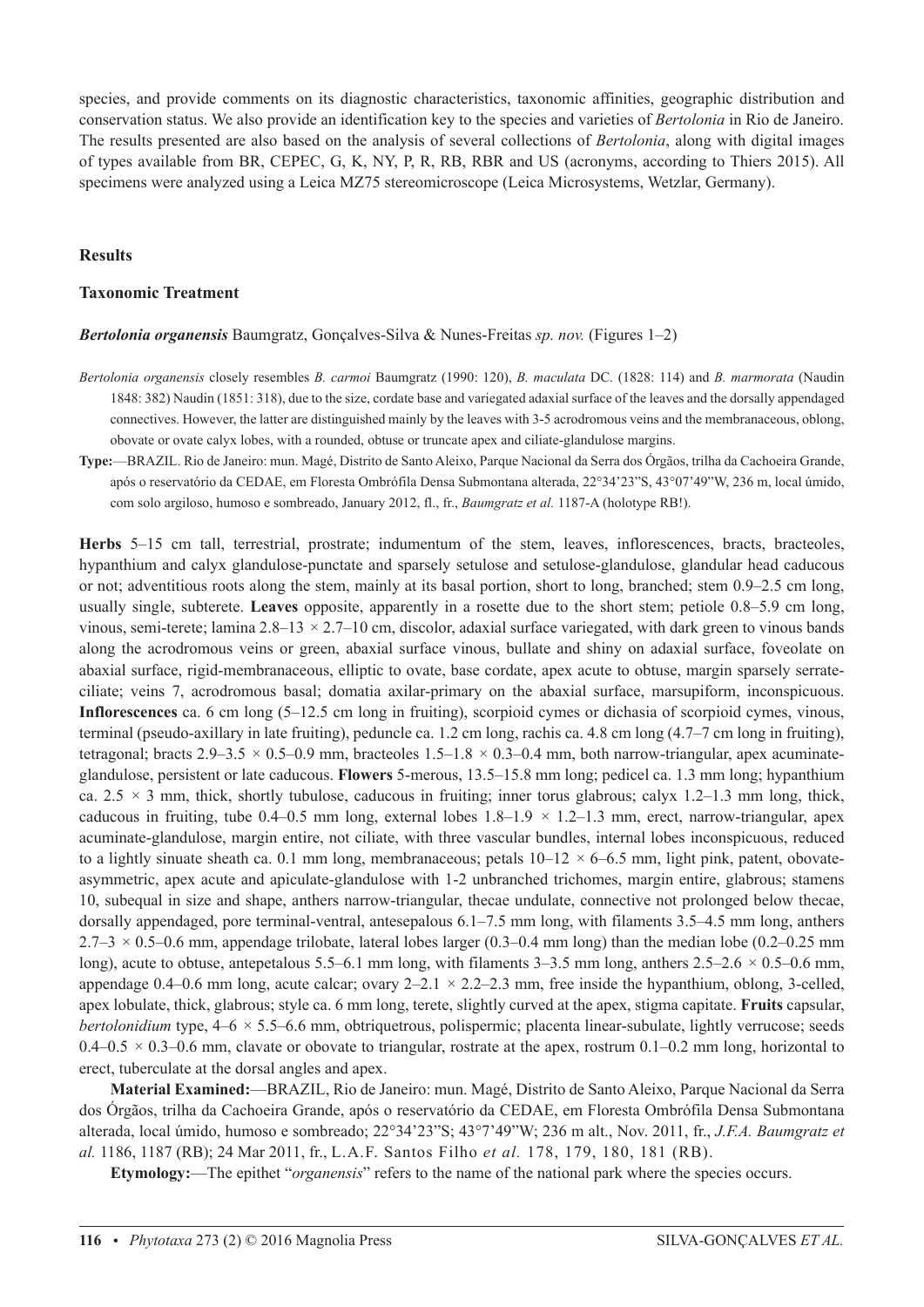

**FIGURE 1.** *Bertolonia organensis* Baumgratz, Gonçalves-Silva & Nunes-Freitas: a–b. habit and infructescences; c. detail of the abaxial leaf blade, stem and roots; d. inflorescence with flower buds (Photos by *J. F. A. Baumgratz*).

**Distribution and Habitat:**—*Bertolonia organensis* is endemic to Brazil, and it was found in a single locality in southeastern Rio de Janeiro state, municipality of Magé, district of Santo Aleixo, in Serra dos Órgãos National Park, in the southeastern Serra do Mar range. It is restricted to Serra dos Órgãos, in Atlantic Rain Forest (*Floresta Ombrófila Densa Submontana*), at about 230 m elev., growing on clay soil at a shaded hillside bordering the trail, beneath a rock outcrop. The Serra dos Órgãos National Park is a Federal Conservation Unit established in 1939. It has a very rugged topography, with ca. 20.024 ha, and a wide altitudinal range (100 to 2.263 m), with the ocean side wetter than the north and west faces. The average annual temperature is between 13 and 23 °C and it is covered with dense submontane to high montane tropical rainforests (*Floresta Ombrófila Densa Submontana, Montana* and *Alto-Montana*), including high altitude grasslands (*Campos de Altitude*) (Cronemberger & Castro 2007).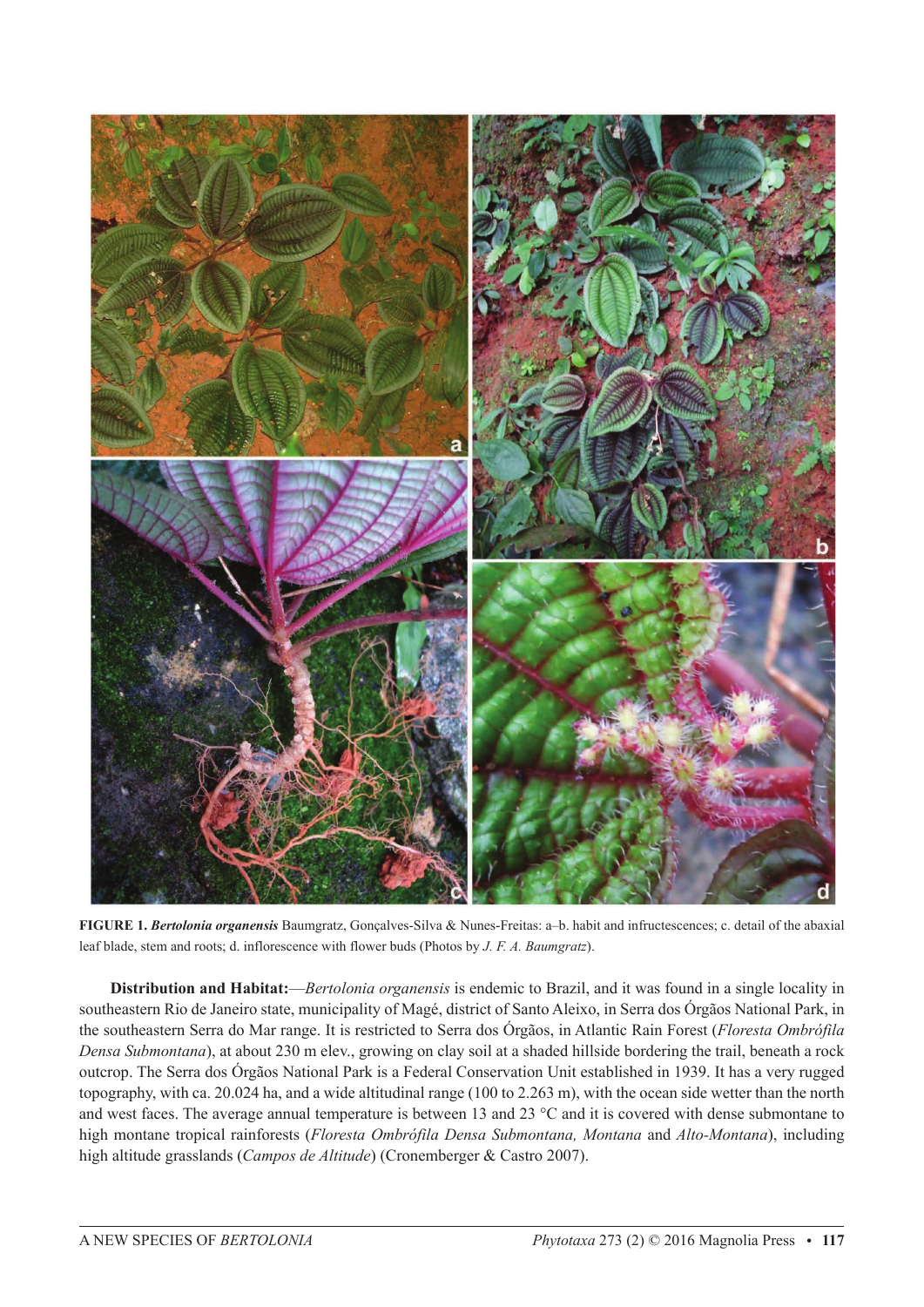

**FIGURE 2.** *Bertolonia organensis* Baumgratz, Gonçalves-Silva & Nunes-Freitas: a. habit; b. details of the petiole and acrodromous veins on the abaxial leaf surface; c–d. details of abaxial and adaxial surfaces of the leaf, respectively; e. flower; f. bracteole; g–h. details of the petal apex with two and one glandular trichomes, respectively; i. antesepalous stamen; j. antepetalous stamen; k. hypanthium and calyx; l. detail of the trilobate connective appendage of the antesepalous stamen, lateral view; m. detail of the calcar on the connective of the antepetalous stamen, lateral view; n. detail of the trilobate connective appendage of the antesepalous stamen, dorsal view; o. style; p. ovary free inside the hypanthium; q. ovary in transversal section; r. fruits and bracteoles; s. seeds (*Baumgratz* 1187-A).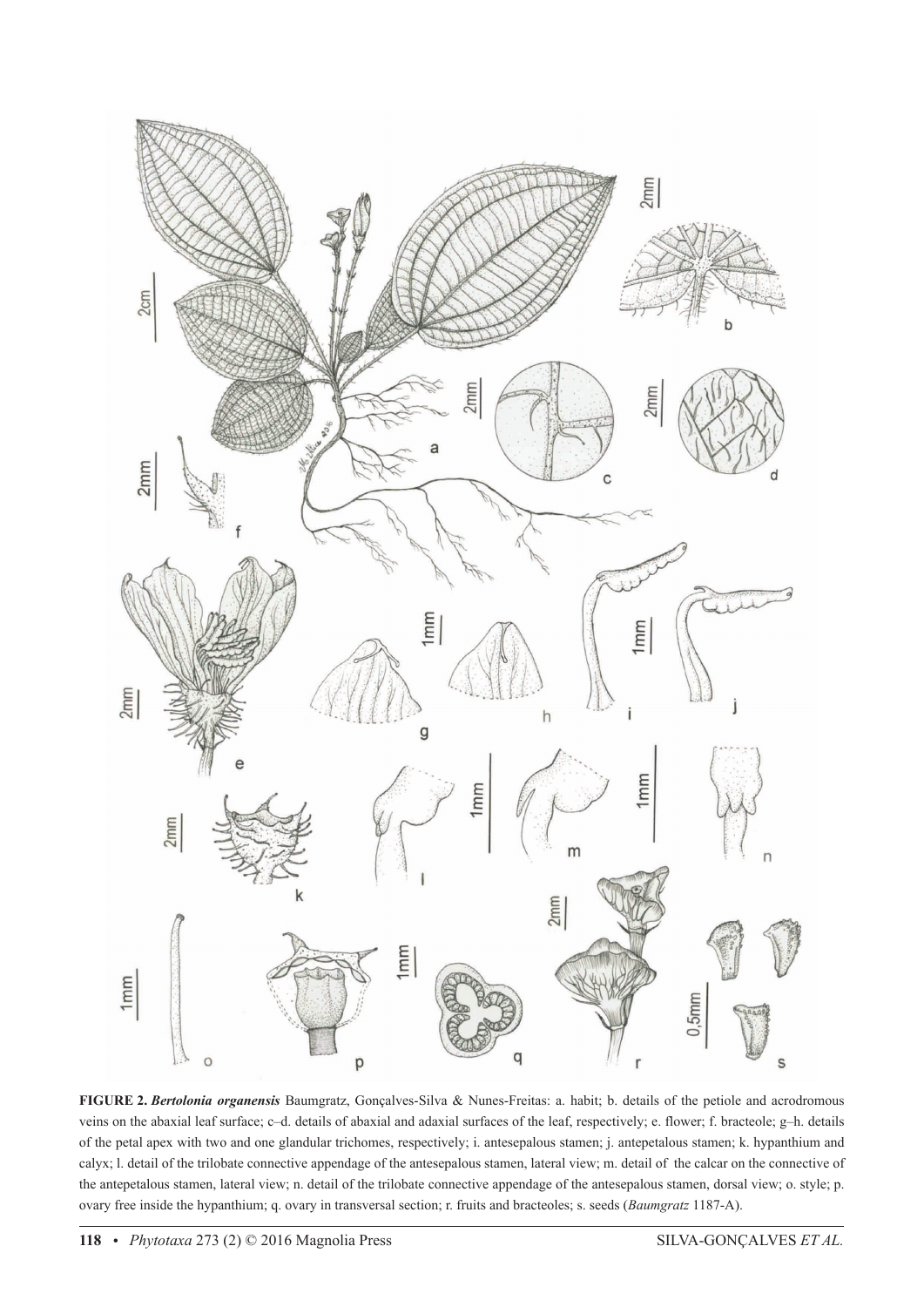**Comments:**—*Bertolonia organensis* is distinguished by the glandulose-punctate, sparsely setulose and setuloseglandulose indumentum, and the leaves with 7 acrodromous veins, bullate on adaxial surface. The hypanthium is shortly tubulose, and the external calyx lobes are erect, thick, narrow-triangular, with an acuminate-glandulose apex and an entire, not ciliate margin. The anthers connective is dorsally appendaged, trilobed or with an acute calcar. The stem is usually unbranched, but sometimes a branch may occur at its distal portion.

The new species is closely similar to *B. carmoi*, *B. maculata* and *B. marmorata*, which share the setulose and setulose-glandulose indumentum, variegated elliptic to ovate leaves with similar size and cordate base, and also with the connective with a short dorsal appendage. All these three species differ from *B. organensis* mainly by the leaves with 3-5 acrodromous veins, the membranaceous, oblong, obovate or ovate calyx lobes with a rounded, obtuse or truncate apex and ciliate-glandulose margins. *Bertolonia carmoi* and *B. marmorata* are restricted to northeastern Brazil: the former is endemic to Bahia state and the latter occurs in Bahia and Pernambuco states. These three species can also be distinguished from *B. organensis* by other characteristics: *Bertolonia carmoi* has longer stamens (8.2–9.5 mm), linear-falciform anthers, plane, sometimes lightly undulate thecae, and rounded to truncate connective appendages; *Bertolonia maculata* has anthers with a truncate-emarginated apex and a terminal pore, and unappendaged connectives, sometimes slightly gibbose at the base; and *Bertolonia marmorata* has shorter flowers (8–13 mm) and petals (6.5–8 mm), anthers that are clearly undulate, gibbose and calloused on the base, sometimes with an inconspicuous calcar, and the pore with convolute and thickened margins forming evident protrusions.

*Bertolonia organensis* also resembles *B. hoehneana* Brade (1956: 225), *B. nymphaeifolia* Raddi (1820: 384), *B. sanguinea* Saldanha ex Cogn. var. *sanguinea* (1886: 51) and *B. sanguinea* var. *santos-limae* (Brade 1956: 223) Baumgrtaz (1990: 109) in the shape and cordate base of the leaves. While *B. hoehneana* is endemic to the state of São Paulo and *B. sanguinea* var. *sanguinea* and *B. sanguinea* var. *santos-limae* endemic to Rio de Janeiro state, *B. nymphaeifolia* occurs in Minas Gerais, Rio de Janeiro and São Paulo. These taxa are distinguished from *B. organensis* by different sets of characteristics: *B. hoehneana* has leaves with 3-5 acrodromous veins, shorter flowers (10–13 mm) and petals (6.3–7.1 mm) and fleshy, widely ovate, calyx lobes with acute, not glandulose apex; *B. nymphaeifolia* has leaves with 7-9 acrodromous veins, widely campanulate hypanthia, a cupuliform corolla, external calyx lobes reduced to a membrane forming a shallow pocket-like cavity and rounded at the apex; *B. sanguinea* var. *sanguinea* and *B. sanguinea* var. *santos-limae* have widely elliptic or ovate to orbicular leaves, glandulose-punctate and hirsute petioles, cupuliform corollas, patent to reflex, widely ovate, external calyx lobes with an acute apex, and longer floral parts: hypanthium (4–6.5 mm), filaments (8–9 mm), anthers (9–10 mm) and style (12–13 mm).

*Bertolonia alternifolia* Baumgratz, Amorim & A.B. Jardim (2011: 273) and *Bertolonia bullata* Baumgratz, Amorim & A.B. Jardim (2011: 276) share with *B. organensis* the setose- or setulose-glandulose indumentum and leaves with a cordate base. The former species can be distinguished mainly by the alternate leaves along the stem and the latter by the leaves bullate on the adaxial surface and foveolate on abaxial surface, the exclusively glandulosepunctate indumentum of the pedicel, hypanthium and calyx, oblong bracts and bracteoles with an acute to acuminate, not glandulose apex, and shorter and wider external lobes. Furthermore, both species are endemic to southeastern Bahia state.

Three additional species, *B. formosa* Brade (1956: 224), *B. foveolata* Brade (1956: 226) and *B. wurdackiana* Baumgratz (1990: 125), all endemic to Espírito Santo state, also have leaves with a cordate base and the last two species have leaves bullate on the adaxial surface and foveolate on the abaxial surface. *Bertolonia formosa* differs from *B. organensis* by the leaves that are not bullate nor foveolate, the widely campanulate and densely villose hypanthium, and costate calyx lobes on the abaxial surface with shortly laciniate margins. *Bertolonia foveolata* can be distinguished by the villose stem, petioles and leaf adaxial surface; and *B. wurdackiana* by the tomentose stems and petioles, leaves adaxial surfaces sparsely strigose and calyx lobes with laciniate margins.

### *Identification key to the taxa of Bertolonia in Rio de Janeiro state*

| 1. |                                                                                                                                       |
|----|---------------------------------------------------------------------------------------------------------------------------------------|
|    |                                                                                                                                       |
|    |                                                                                                                                       |
| 2. | Leaf with 7-9 acrodromous veins; hypanthium widely campanulate; calyx external lobes reduced to a membrane, forming a shal-           |
|    |                                                                                                                                       |
|    | Leaf with 5-7 acrodromous veins; hypanthium tubulose or shortly tubulose; calyx external lobes narrow-triangular or widely            |
|    |                                                                                                                                       |
| 3. | Leaf adaxial surface bullate, petiole glandulose-punctate, setulose and setulose-glandulose; calyx external lobes erect, narrow-tri-  |
|    | angular, acuminate-glandulose at the apex; hypanthium ca. 2.5 mm long; filaments 3–4.5 mm long; anthers 2.5–3 mm long; style          |
|    |                                                                                                                                       |
|    | Leaf adaxial surface flat, petiole glandulose-punctate and hirsute; calyx external lobes patent to reflex, widely ovate, acute at the |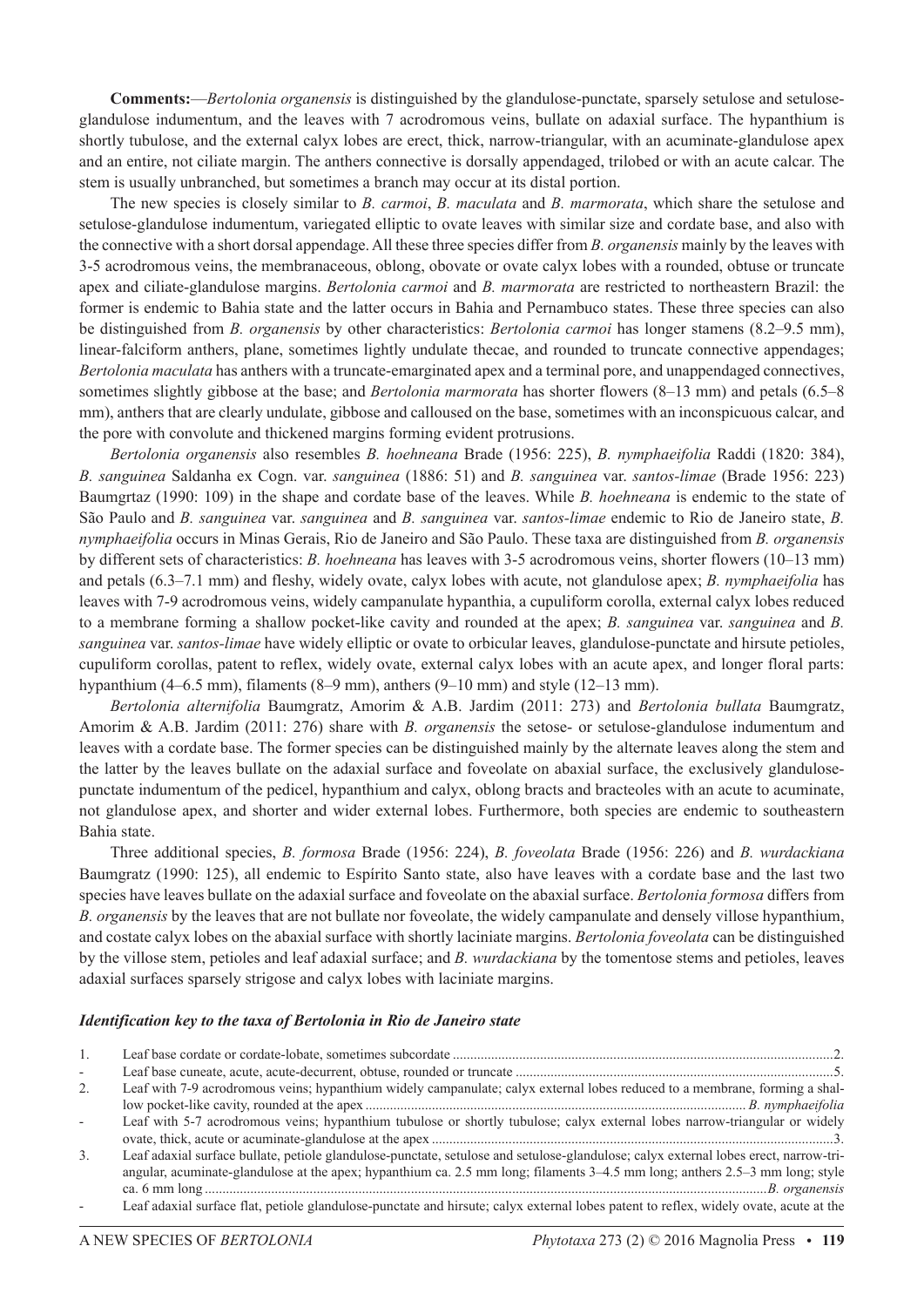| 4.                       | Leaf with the petiole adaxial surface hirsute along $1/3$ -1/2 of its length, the abaxial surface of the lamina only glandulose-punc-                                                                                                                                      |
|--------------------------|----------------------------------------------------------------------------------------------------------------------------------------------------------------------------------------------------------------------------------------------------------------------------|
|                          | Leaf with the petiole adaxial surface hirsute along its entire length, the abaxial surface of the lamina glandulose-punctate and                                                                                                                                           |
|                          |                                                                                                                                                                                                                                                                            |
| 5.                       |                                                                                                                                                                                                                                                                            |
| $\overline{\phantom{a}}$ |                                                                                                                                                                                                                                                                            |
| 6.                       | Hypanthium only glandulose-punctate, sometimes also setulose on the ribs; calyx lobes with irregularly serrate sometimes crenu-                                                                                                                                            |
|                          | Hypanthium glandulose-punctate and villose-glandulose; calyx lobes with distinctly laciniate margins; petals with both surfaces                                                                                                                                            |
| 7 <sub>1</sub>           | Leaf ovate or widely elliptic, sometimes suborbicular or obovate; hypanthium campanulate; petals with both surfaces with glan-                                                                                                                                             |
|                          | Leaf elliptic or lanceolate; hypanthium tubulose; petals with both surfaces glabrous; anthers apex entire, uniporose; style gla-                                                                                                                                           |
| 8.                       |                                                                                                                                                                                                                                                                            |
|                          | Leaf with entire margins at its base, or these crenulate and serrate at the apex, not ciliate, and slightly suprabasal acrodromous<br>veins; calyx lobes with serrulate margins, sometimes with teeth only at the base and entire or crenulate to the apex; seeds not ros- |

**Conservation Status:**—Critically Endangered (CR B2 ab (ii, iii) + D). *Bertolonia organensis* is endemic to one locality and has restricted distribution (AOO < 10 km²). There is one small population with less than 50 mature individuals. The main threats to conservation of the species are the historical impacts of urban and industrial development and open trails near the place of occurrence. Around 1937, the district of Santo Aleixo got the first South American fabric industry, named Fábrica Imperial. Consequently, the deforestation, the expansion of the city and pollution also arrived to this region (ICMBio, 2008). Today, the ecological tourism also represents a threat to *B. organensis*. Field expeditions exploring adjacent areas to find other subpopulations were fruitless until now. Considering the incidents threats, we estimate a continuous decline of AOO and the quality of the habitat (IUCN 2014; Rosa 2016).

# **Acknowledgments**

We are grateful to the Curators of the cited herbaria for making their collections available, Maria Alice de Rezende for the illustrations, Patrícia da Rosa and the Centro Nacional de Conservação da Flora (CNCFlora) for the assessment of the species conservation status, the Coordenação de Aperfeiçoamento de Pessoal de Nível Superior (CAPES) for financial support to the first author and the Conselho Nacional de Desenvolvimento Científico e Tecnológico (CNPq) for financial support (Produtividade em Pesquisa) to the second author. Fieldwork was also sponsored by the Fundação Carlos Chagas Filho de Amparo à Pesquisa do Estado do Rio de Janeiro—FAPERJ (Edital 19/2010 - Proc. No. E-26/110.021/2011).

# **References**

Bacci, L.F., Amorim, A.M., Michelangeli, F.A. & Goldenberg, R. (2016) A new species of *Bertolonia* (Melastomataceae) from southern Bahia, Brazil. *Phytotaxa* 265 (3): 251–258.

http://dx.doi.org/10.11646/phytotaxa.265.3.5

- Baumgratz, J.F.A. (1985) Morfologia dos frutos e sementes de Melastomatáceas brasileiras. *Arquivos do Jardim Botânico do Rio Janeiro*  $27 \cdot 113 - 155$
- Baumgratz, J.F.A. (1990) O gênero *Bertolonia* Raddi (Melastomataceae): revisão taxonômica e considerações anatômicas. *Arquivos do Jardim Botânico do Rio Janeiro* 30: 69–213.
- Baumgratz, J.F.A., Amorim, A.M. & Jardim, A.B. (2011) Two new species of *Bertolonia* (Melastomataceae) from the Brazilian Atlantic Forest. *Kew Bulletin* 66: 1–7.

http://dx.doi.org/10.1007/s12225-011-9281-0

Baumgratz, J.F.A., Bernardo, K.F.R., Chiavegatto, B., Goldenberg, R., Guimarães, P.J.F., Kriebel, R., Martins, A.B., Michelangeli, F.A., Reginato, M., Romero, R., Souza, M.L.D.R. & Woodgyer, E. (2010) Melastomataceae. *In:* Forzza, R.C., Leitman, P.M., Costa, A.F.,